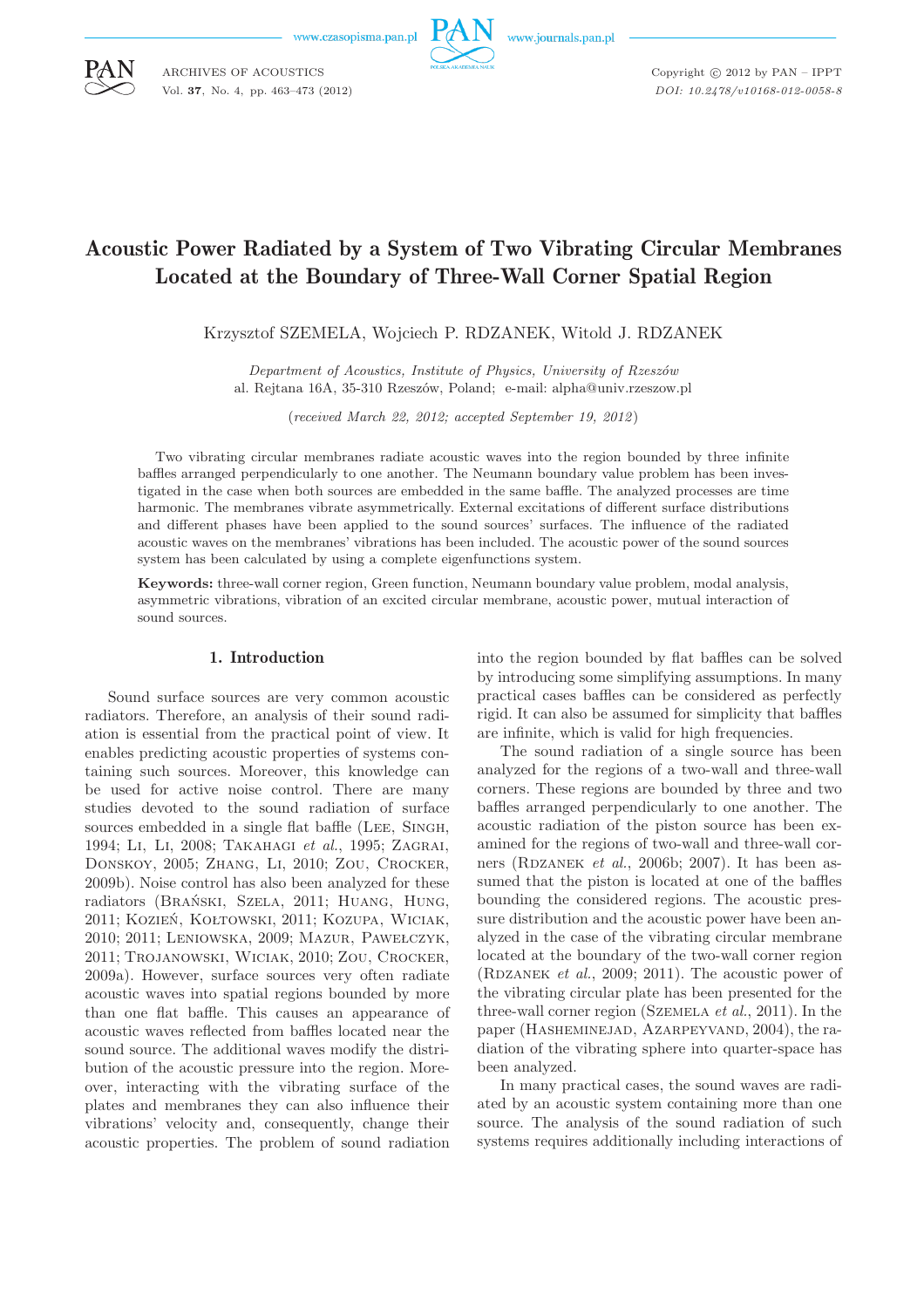mutual sources. The sound radiation has been analyzed for different sources' systems embedded in a flat baffle (Arase, 1964; Pritchard, 1960; Witkowski, 1997; ZAWIESKA, RDZANEK, 2007). The analysis of sound radiation by sources' system located near transverse baffles is more complicated. The solution to this problem has to include interactions among mutual sources, as well as interactions between sources and waves reflected from baffles. The acoustic power of two pistons located at different baffles of a three-wall corner region has been analyzed (RDZANEK, SZEMELA, 2007). So far, the sound radiation by the vibroacoustic system containing sources of deformable surfaces has not been analyzed for regions bounded by more than one flat baffle.

In this paper, the sound radiation by two circular vibrating membranes has been investigated for the three-wall corner region. It has been assumed that both sources are located at the same baffle. The formulas describing the acoustic power have been obtained for the considered vibroacoustic system. They include the influence of radiated acoustic waves on the vibrations of both membranes. The influence of acoustic waves reflected from the transverse baffles have been included by using an appropriate form of the Green function.

### 2. Analysis assumptions

The vibroacoustic system consists of two membranes of radii  $a_1$  and  $a_2$ . They are made of homogeneous and isotropic materials. It has been assumed that the membrane of radius  $a_1$  is the first source and the membrane of radius  $a_2$  is treated as the second source. The membranes radiate acoustic waves into the three-wall corner region  $\Omega = \{0 \leq x < \infty, 0 \leq y < \infty, 0 \leq z < \infty\}$  bounded by three baffles that are arranged perpendicularly to one another (Fig. 1). These baffles are perfectly rigid and infinite. Additionally, it has been assumed



Fig. 1. Considered vibroacoustic system: the region  $\Omega$ , the field point P, the sources' points  $Q_1$ ,  $Q_2$ , the leading vector of field point **r**, the leading vectors of sources' points  $\mathbf{r}_s^{(1)},\,\mathbf{r}_s^{(2)}.$ 

that both membranes are located at the same baffle. The considered region is filled with a homogeneous, lossless, gaseous medium of the rest density  $\rho_0$ . The propagation velocity in the medium is equal to c. The amplitude of radiated acoustic waves is small enough to apply the linear theory of the acoustic field. Moreover, all the analyzed processes are time harmonic with time dependence described by the following function:  $\exp(-i\omega t)$ , where  $\omega$  is the vibrations' circular frequency. The membranes' vibrations are asymmetric. External factors derived from outside of  $\Omega$  region do not influence vibrations of the sound sources. The field point location in the global Cartesian coordinates system is determined by the leading vector  $\mathbf{r} = (x, y, z)$ . The vectors  $\mathbf{r}_s^{(1)} = (x_s^{(1)}, y_s^{(1)}, 0)$  and  $\mathbf{r}_s^{(2)} = (x_s^{(2)}, y_s^{(2)}, 0)$  indicate the points located at the surface of the first and the second membrane, respectively. The location of the membranes' central points in the global Cartesian coordinates system is defined by the vectors  $\mathbf{l}^{(1)} = (l_x^{(1)}, l_y^{(1)}, 0), \mathbf{l}^{(2)} = (l_x^{(2)}, l_y^{(2)}, 0)$ (Fig. 2). Additionally, to describe the locations of the sources' points, two local polar coordinates systems  $(r_0^{(1)}, \varphi_0^{(1)})$  and  $(r_0^{(2)}, \varphi_0^{(2)})$  have been introduced. The origins of the local coordinates systems are related to the membranes' central points, and their radial axes are parallel to the  $x$  axis (Fig. 2). The surfaces of both membranes are forced to vibrations by external asymmetric excitations. Generally, the excitations' distributions, as well as excitations' phases, can be different.



Fig. 2. Locations of the membranes on the horizontal baffle of the three-wall corner region: vectors describing the locations of sources' central points  $\mathbf{l}^{(1)}$ ,  $\mathbf{l}^{(2)}$ , local polar coordinates system  $(r_0^{(1)}, \varphi_0^{(1)})$  and  $(r_0^{(2)}, \varphi_0^{(2)})$ .

The equations of motion for the excited membranes (cf. RDZANEK *et al.*, 2009; WITKOWSKI, 1997) can be formulated as

$$
\left(k_T^{(i)} - 2\nabla^2 + 1\right) W_i \left(r_0^{(i)}, \varphi_0^{(i)}\right) = -\frac{1}{\omega^2 \sigma_i} \cdot \left[f_i \left(r_0^{(i)}, \varphi_0^{(i)}\right) + p_1 \left(r_0^{(i)}, \varphi_0^{(i)}\right) + p_2 \left(r_0^{(i)}, \varphi_0^{(i)}\right)\right]
$$
(1)

for  $i \in \{1,2\}$ , where the case of  $i = 1$  is related to the first membrane, the case of  $i = 2$  is related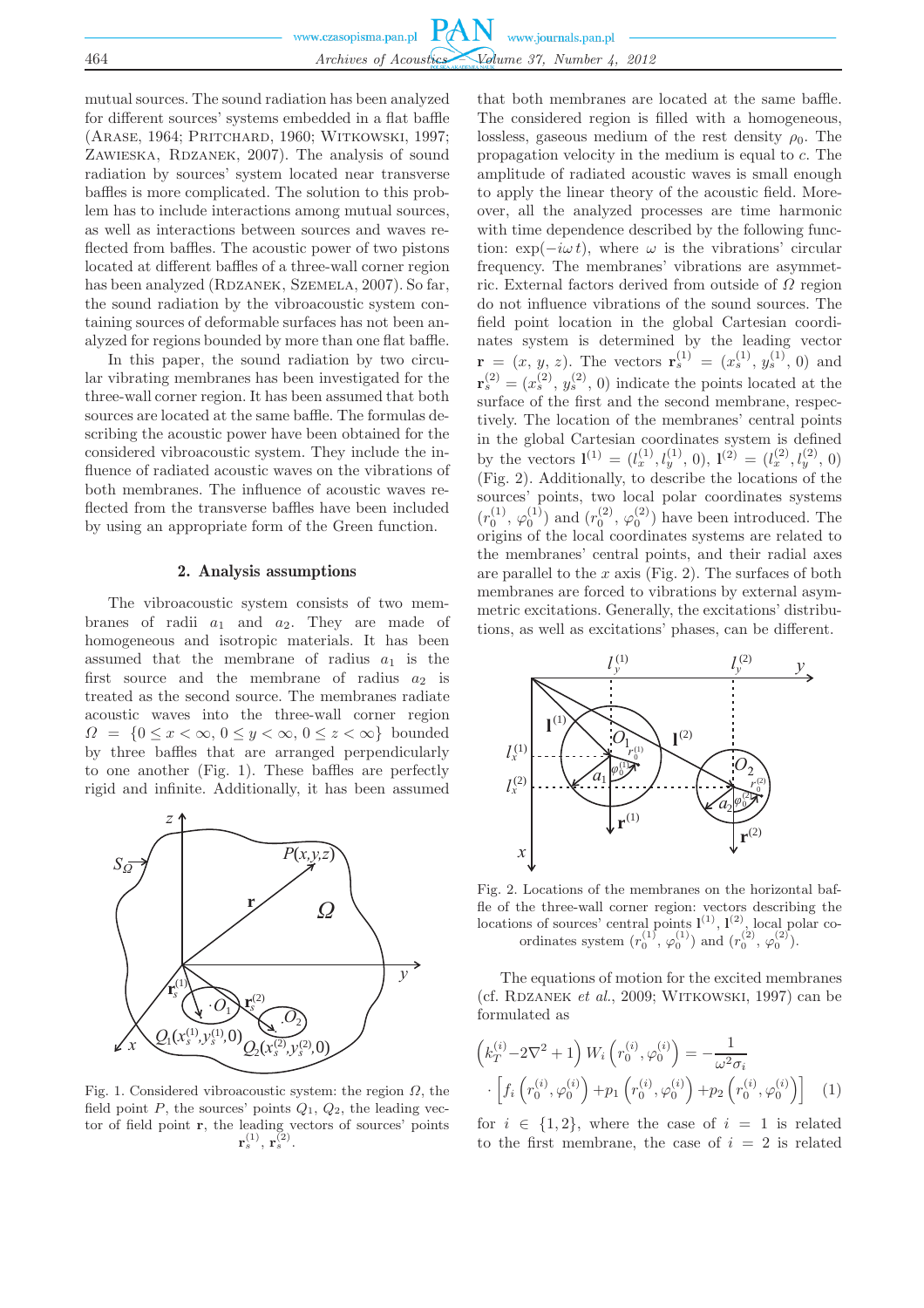to the second membrane,  $W_i(r_0^{(i)}, \varphi_0^{(i)})$  are the amplitudes of transverse deflections for both sources,  $k_T^{(i)}$  =  $\sqrt{\sigma_i/T_i}\omega$ ,  $\sigma_i$  denote the surface densities of the membranes,  $T_i$  are the uniform tensions applied along the membranes' edges,  $f_i(r_0^{(i)}, \varphi_0^{(i)})$  are the functions describing the distributions of external excitations. The components  $p_1(r_0^{(1)}, \varphi_0^{(1)})$  and  $p_2(r_0^{(1)}, \varphi_0^{(1)})$  that appear in Eqs. (1) for  $i = 1$  present the acoustic pressures on the surface of the first membrane resulting from the sound radiation by the first and second sources, respectively. Analogously, the components  $p_2(r_0^{(2)}, \varphi_0^{(2)})$  and  $p_1(r_0^{(2)}, \varphi_0^{(2)})$  appearing in Eqs. (1) for  $i = 2$  present the acoustic pressures on the surface of the second source resulting from the sound radiation of the second and first source, respectively. The solutions of Eqs.  $(1)$ can be written in the form of an eigenfunctions series (MEIROVITCH, 1967; RDZANEK *et al.*, 2009):

$$
W_{i}\left(r_{0}^{(i)},\varphi_{0}^{(i)}\right) = \sum_{m=0}^{\infty} \sum_{n=1}^{\infty} \left\{ c_{m,n}^{(c,i)} W_{m,n}^{(c,i)} \left(r_{0}^{(i)},\varphi_{0}^{(i)}\right) + c_{m,n}^{(s,i)} W_{m,n}^{(s,i)} \left(r_{0}^{(i)},\varphi_{0}^{(i)}\right) \right\},\
$$
  
 $i \in \{1,2\}, \quad (2)$ 

where  $W_{m,n}^{(c,i)}(r_0^{(i)},\varphi_0^{(i)}),\ W_{m,n}^{(s,i)}(r_0^{(i)},\varphi_0^{(i)})$  denote the eigenfunctions and  $c_{m,n}^{(c,i)}$ ,  $c_{m,n}^{(s,i)} \in \mathbf{C}$  are the complex coefficients which have to be calculated. The eigenfunctions can be expressed as (cf. McLACHLAN, 1955; RDZANEK *et al.*, 2009)

$$
\begin{Bmatrix}\nW_{m,n}^{(c,i)}\left(r_0^{(i)}, \varphi_0^{(i)}\right) \\
W_{m,n}^{(s,i)}\left(r_0^{(i)}, \varphi_0^{(i)}\right)\n\end{Bmatrix} = W_{m,n}^{(i)}\left(r_0^{(i)}\right) \begin{Bmatrix}\n\cos m\varphi_0^{(i)} \\
\sin m\varphi_0^{(i)}\n\end{Bmatrix},
$$
\n
$$
W_{m,n}^{(i)}\left(r_0^{(i)}\right) = \sqrt{\varepsilon_m} \frac{J_m\left(k_{m,n}^{(i)}r_0^{(i)}\right)}{J_{m+1}\left(\beta_{m,n}\right)}, \quad i \in \{1, 2\},
$$
\n(3)

where  $r_0^{(i)} \in [0, a_i], \varphi_0^{(i)} \in [0, 2\pi), k_{m,n}^{(i)} = \omega_{m,n}^{(i)}/C_M^{(i)},$  $\omega_{m,n}^{(i)} = \beta_{m,n} C_M^{(i)}/a_i$  are the circular eigenfrequencies of the membranes,  $C_M^{(i)} = \sqrt{T_i/\sigma_i}$ ,  $T_i$  are the tensions uniformly distributed along the membranes' edges,  $\sigma_i$ denote the surface densities of the membranes' materials,  $J_m(\cdot)$  denotes the Bessel function of the m-th order,  $\beta_{m,n} = k_{m,n}^{(i)} a_i$  are the eigenvalues satisfying the following frequency equation:  $J_m(\beta_{m,n}) = 0$ ,  $\varepsilon_m = 1$ for  $m = 0$ ,  $\varepsilon_m = 2$  for  $m \ge 1$ . Based on Eqs. (2), the vibration velocity amplitudes of both sound sources can be expressed as

$$
v_i\left(r_0^{(i)}, \varphi_0^{(i)}\right) = \sum_{m=0}^{\infty} \sum_{n=1}^{\infty} \frac{\omega}{\omega_{m,n}^{(i)}}
$$

$$
\left\{ c_{m,n}^{(c,i)} v_{m,n}^{(c,i)} \left(r_0^{(i)}, \varphi_0^{(i)}\right) + c_{m,n}^{(s,i)} v_{m,n}^{(s,i)} \left(r_0^{(i)}, \varphi_0^{(i)}\right) \right\},\
$$

$$
i \in \{1, 2\}, \quad (4)
$$

where

$$
\begin{Bmatrix} v_{m,n}^{(c,i)} \left( r_0^{(i)}, \varphi_0^{(i)} \right) \\ v_{m,n}^{(s,i)} \left( r_0^{(i)}, \varphi_0^{(i)} \right) \end{Bmatrix} = -i \omega_{m,n}^{(i)} \begin{Bmatrix} W_{m,n}^{(c,i)} \left( r_0^{(i)}, \varphi_0^{(i)} \right) \\ W_{m,n}^{(s,i)} \left( r_0^{(i)}, \varphi_0^{(i)} \right) \end{Bmatrix},
$$
  
\n $i \in \{1, 2\} \tag{5}$ 

are the modal coefficients related to the vibration velocity amplitudes. The calculation of constants  $c_{m,n}^{(c,i)}$ ,  $c_{m,n}^{(s,i)}$  appearing in Eq. (2) is necessary to solve the equations of motion of both membranes. These constants can be calculated from the equations system which will be presented later.

#### 3. Acoustic pressure – modal quantities

The acoustic pressure amplitude for the analyzed Neumann boundary value problem can be formulated in the form of (MORSE, INGARD, 1968):

$$
p(\mathbf{r}) = -ik_0 \rho_0 c \int_S v(\mathbf{r}_s) G(\mathbf{r} | \mathbf{r}_s) \, dS,
$$
 (6)

where  $k_0 = 2\pi/\lambda$  is the acoustic wavenumber,  $\lambda$  is the acoustic wavelength,  $v(\mathbf{r}_s)$  is the vibration velocity of the sources' points,  $S = S_1 \cup S_2$ ,  $S_1$ ,  $S_2$  are the surfaces of the first and second source, respectively,  $\mathbf{r}_s = (x_s, y_s, z_s)$  is the vector describing the locations of sources' points in the global Cartesian coordinates system,  $G(\mathbf{r}|\mathbf{r}_s)$  is the Green function of the Neumann boundary value problem. The Green function for analyzed problem can be written as (RDZANEK, RDZANEK, 2006a)

$$
G(\mathbf{r}|\mathbf{r}_s) = \frac{4i}{\pi} \int_{0}^{\infty} \int_{0}^{\infty} \cos \xi x \cos \xi x_s \cos \eta y \cos \eta y_s
$$

$$
\cdot \exp(i\gamma z) \frac{d\xi d\eta}{\gamma}, \tag{7}
$$

where  $\gamma^2 = k_0^2 - \xi^2 - \eta^2$ . The vibration velocity of the sources' points can be presented in the form of

$$
v(\mathbf{r}_s) = \begin{cases} v_1(\mathbf{r}_s^{(1)}) & \text{for } S_1, \\ v_2(\mathbf{r}_s^{(2)}) & \text{for } S_2. \end{cases}
$$
 (8)

Inserting Eq. (8) into Eq. (6) leads to

$$
p(\mathbf{r}) = p_1(\mathbf{r}) + p_2(\mathbf{r}),\tag{9}
$$

where

$$
p_i(\mathbf{r}) = -ik_0 \rho_0 c \int_{S_i} v_i\left(r_0^{(i)}, \varphi_0^{(i)}\right) G\left(\mathbf{r}|\mathbf{r}_s^{(i)}\right) \, \mathrm{d}S_i,
$$
  

$$
i \in \{1, 2\}.\tag{10}
$$

The quantities  $p_1(\mathbf{r})$  and  $p_2(\mathbf{r})$  are the components of the acoustic pressure resulting from the sound radiation by the first and second membrane, respectively.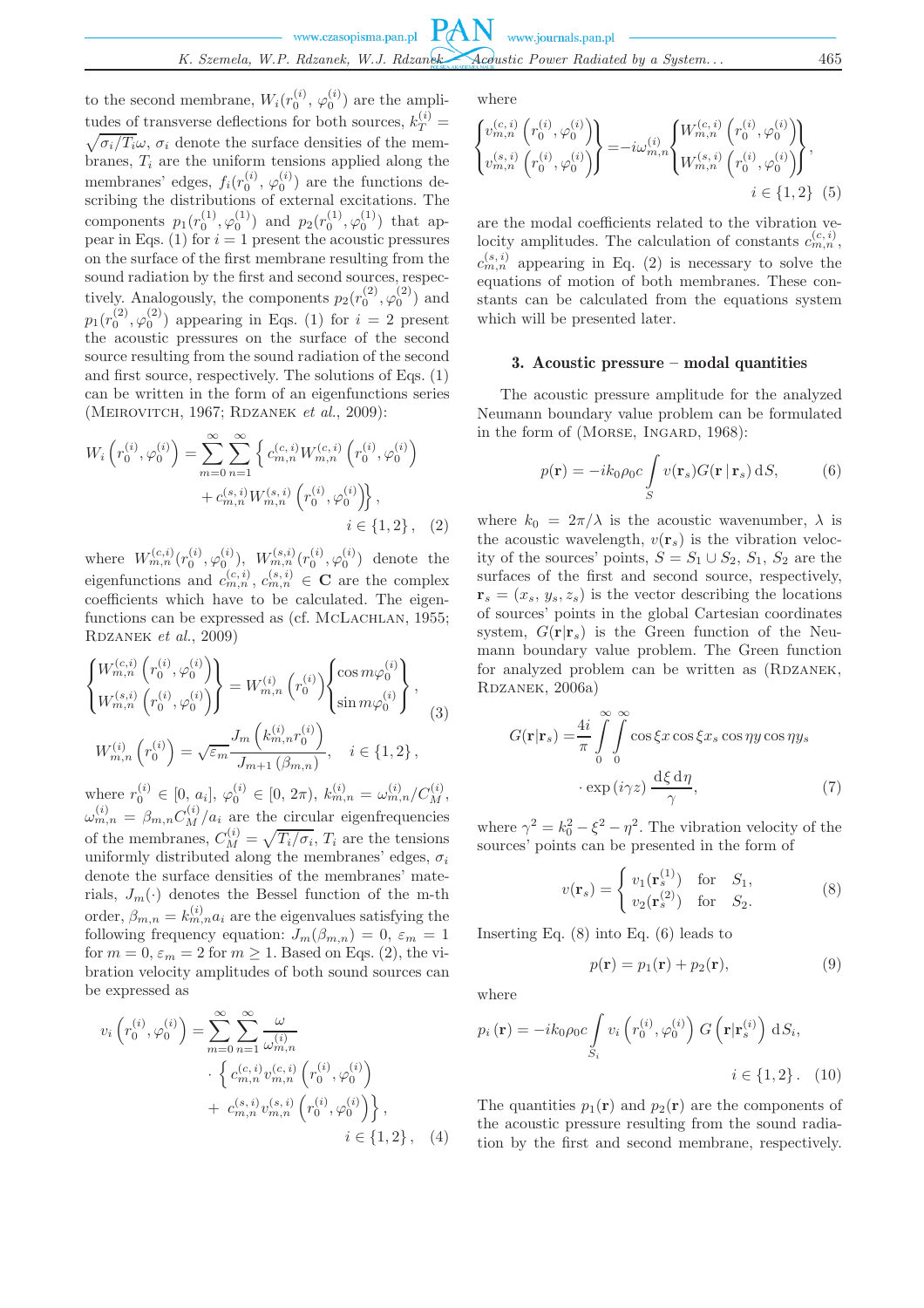After making use of Eqs. (4), these components can be written as follows (cf. RDZANEK *et al.*, 2009; SZEMELA *et al.*, 2011):

$$
p_i(\mathbf{r}) = \sum_{m=0}^{\infty} \sum_{n=1}^{\infty} \frac{\omega}{\omega_{m,n}^{(i)}} \left\{ c_{m,n}^{(c,i)} p_{m,n}^{(c,i)}(\mathbf{r}) + c_{m,n}^{(s,i)} p_{m,n}^{(s,i)}(\mathbf{r}) \right\},
$$
  
  $i \in \{1, 2\},$  (11)

where

$$
\begin{Bmatrix} p_{m,n}^{(c,i)}(\mathbf{r}) \\ p_{m,n}^{(s,i)}(\mathbf{r}) \end{Bmatrix} = -ik_0 \rho_0 c \int_{S_i} \begin{Bmatrix} v_{m,n}^{(c,i)} (r_0^{(i)}, \varphi_0^{(i)}) \\ v_{m,n}^{(s,i)} (r_0^{(i)}, \varphi_0^{(i)}) \end{Bmatrix}
$$

$$
\cdot G\left(\mathbf{r}|\mathbf{r}_s^{(i)}\right) \, \mathrm{d}S_i, \qquad i \in \{1, 2\} \quad (12)
$$

are the modal coefficients of the acoustic pressure. The global coordinates of the sources' points can be expressed by means of their local polar counterparts:

$$
x_s^{(i)} = l_x^{(i)} + r_0^{(i)} \cos \varphi_0^{(i)},
$$
  
\n
$$
y_s^{(i)} = l_y^{(i)} + r_0^{(i)} \sin \varphi_0^{(i)}, \qquad i \in \{1, 2\}.
$$
\n(13)

Taking into account Eqs.  $(7)$ ,  $(12)$ , and  $(13)$ , the modal coefficients of the acoustic pressure can be presented as

$$
\begin{Bmatrix} p_{m,n}^{(c,i)}(\mathbf{r}) \\ p_{m,n}^{(s,i)}(\mathbf{r}) \end{Bmatrix} = \frac{4k_0 \rho_0 c a_i^2}{\pi} \int_0^{\infty} \int_0^{\infty} \cos \xi x \cos \eta y \exp(i\gamma z)
$$

$$
\cdot \begin{Bmatrix} M_{m,n}^{(c,i)}(\xi, \eta) \\ M_{m,n}^{(s,i)}(\xi, \eta) \end{Bmatrix} \frac{d\xi d\eta}{\gamma},
$$

$$
i \in \{1, 2\}, \qquad (14)
$$

where

$$
\begin{Bmatrix}\nM_{m,n}^{(c,i)}(\xi,\eta) \\
M_{m,n}^{(s,i)}(\xi,\eta)\n\end{Bmatrix} = \frac{-i\omega_{m,n}^{(i)}}{S_i} \int_0^{a_i} W_{m,n}^{(i)}(r_0^{(i)}) \cdot \left\{\n\begin{aligned}\nF_m^{(c,i)}(\xi,\eta) \\
F_m^{(s,i)}(\xi,\eta)\n\end{aligned}\n\right\} r_0^{(i)} dr_0^{(i)}, \quad (15)
$$

$$
\begin{Bmatrix} F_m^{(c,i)}(\xi,\eta) \\ F_m^{(s,i)}(\xi,\eta) \end{Bmatrix} = \int_0^{2\pi} \cos\left(\xi x_s^{(i)}\right) \cos\left(\eta y_s^{(i)}\right) \cdot \begin{Bmatrix} \cos m\varphi_0^{(i)} \\ \sin m\varphi_0^{(i)} \end{Bmatrix} d\varphi_0^{(i)}.
$$
 (16)

Using the following coordinates transformation

$$
\xi = k_0 \tau \cos \alpha, \qquad \eta = k_0 \tau \sin \alpha \tag{17}
$$

and performing integration in Eq. (16) yields

$$
\begin{cases}\nF_m^{(c,i)}(\xi,\eta) \\
F_m^{(s,i)}(\xi,\eta)\n\end{cases} = \n2\pi \begin{cases}\n\cos\eta l_y^{(i)}\cos\left(\xi l_x^{(i)} + m\pi/2\right)\cos\alpha \\
-\sin\eta l_y^{(i)}\sin\left(\xi l_x^{(i)} + m\pi/2\right)\sin\alpha\n\end{cases} \n\cdot J_m(k_0\tau r_0^{(i)}).
$$
\n(18)

Finally, inserting Eq. (18) into Eq. (15) and carrying out integration over the radial variable results in

$$
\begin{aligned}\n\left\{\begin{aligned}\nM_{m,n}^{(c,i)}(\xi,\eta) \\
M_{m,n}^{(s,i)}(\xi,\eta)\n\end{aligned}\right\} &= -2i\omega_{m,n}^{(i)}\psi_{m,n}^{(i)}(\tau) \\
\cdot \left\{\begin{aligned}\n\cos\eta l_y^{(i)}\cos\left(\xi l_x^{(i)} + m\pi/2\right)\cos\alpha \\
-\sin\eta l_y^{(i)}\sin\left(\xi l_x^{(i)} + m\pi/2\right)\sin\alpha\n\end{aligned}\right\},\n\left.\begin{aligned}\n\cdot & (19)\n\end{aligned}\right.
$$

where

$$
\psi_{m,n}^{(i)}(\tau) = \sqrt{\varepsilon_m} \frac{J_m(\beta s_i \tau)}{\beta_{m,n}^2 - (\beta s_i \tau)^2},
$$
\n
$$
s_i = a_i/a_1, \qquad \beta = k_0 a_1.
$$
\n(20)

After changing variable according to Eqs. (17) the modal quantities from Eqs. (14) can be expressed as

$$
\begin{cases}\np_{m,n}^{(c,i)}(\mathbf{r}) \\
p_{m,n}^{(s,i)}(\mathbf{r})\n\end{cases} = \n\frac{4k_0^2 \rho_0 c a_i^2}{\pi} \int_{0}^{\pi/2} \cos \xi x \cos \eta y \exp (i\gamma z)
$$
\n
$$
\begin{cases}\nM_{m,n}^{(c,i)}(\tau, \alpha) \\
M_{m,n}^{(s,i)}(\tau, \alpha)\n\end{cases} \frac{\tau \, \mathrm{d}\tau \, \mathrm{d}\eta}{\sqrt{1-\tau^2}}, \qquad i \in \{1, 2\}. \tag{21}
$$

Based on Eqs.  $(9)$ ,  $(11)$  and  $(21)$ , the distribution of the acoustic pressure amplitude can be determined for the analyzed vibroacoustic system. The obtained formulas describing the modal quantities of the sound pressure will be used to calculate the acoustic power radiated by the membranes' system.

# 4. Acoustic power – modal quantities

The acoustic power of the considered vibroacoustic system can be calculated based on the following formula:

$$
\Pi = \frac{1}{2} \int_{S'} p(\mathbf{r}_s) v^*(\mathbf{r}_s) \, dS', \tag{22}
$$

where  $S' = S_1' \cup S_2', S_1', S_2'$  are surfaces directly adjoining the surfaces of the first and second source, respectively,  $v^*(\mathbf{r}_s)$  is the conjugate value of the vibration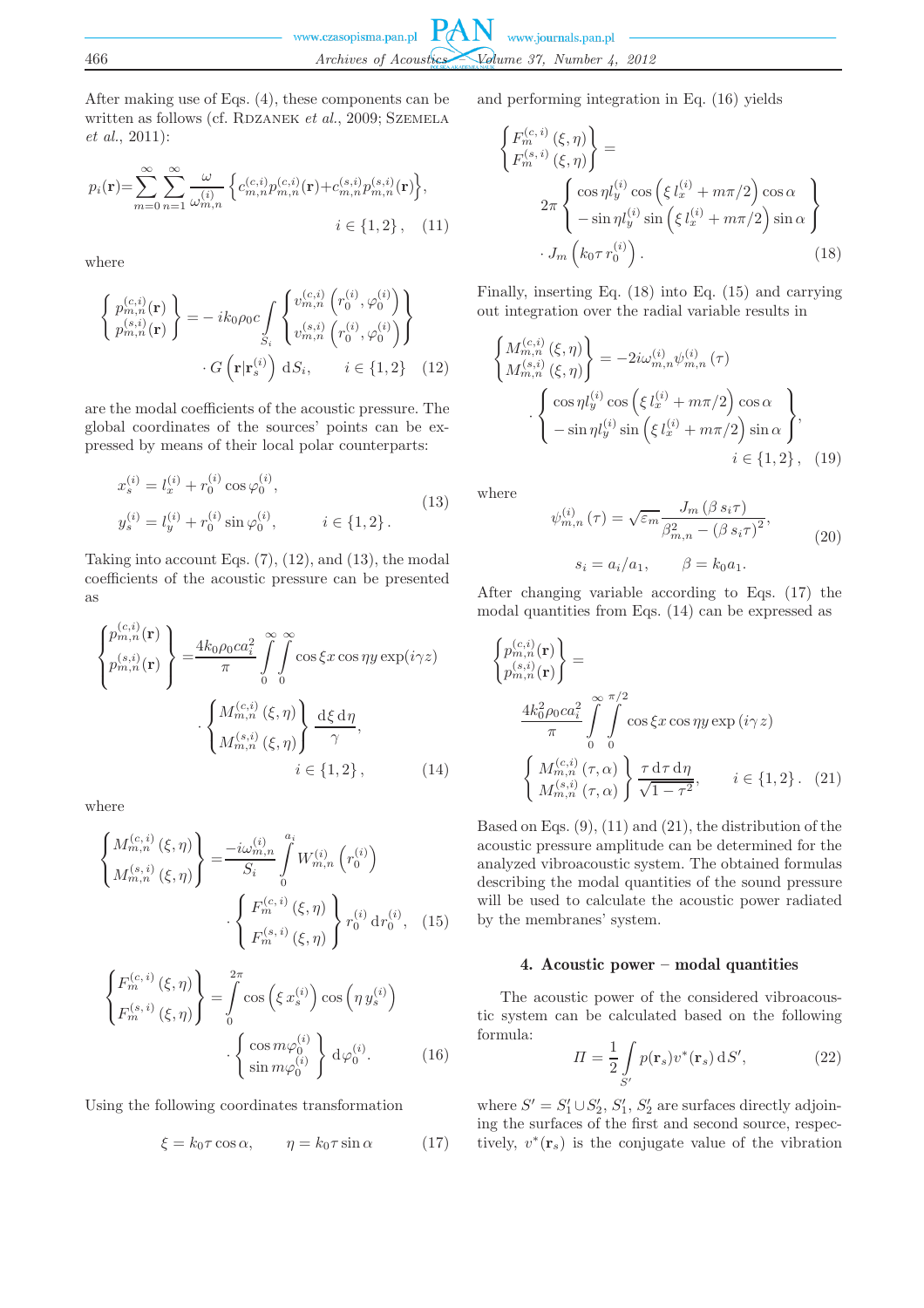velocity amplitude of the sources' points (Morse, In-GARD, 1968). Applying Eqs.  $(8)$  and  $(9)$ , the acoustic power can be written as (cf. WITKOWSKI, 1997)

$$
\Pi = \Pi_{1,1} + \Pi_{2,2} + \Pi_{1,2} + \Pi_{2,1},\tag{23}
$$

where

$$
\Pi_{i,j} = \frac{1}{2} \int_{S'_j} p_i(\mathbf{r}) v_j^*(\mathbf{r}_s^{(j)}) \, dS'_j, \quad i, j \in \{1, 2\} \,. \tag{24}
$$

The components  $\Pi_{1,1}$  and  $\Pi_{2,2}$  can be interpreted as the self acoustic powers resulting from interactions between the vibrating source surface and acoustic waves radiated by this source. The components  $\Pi_{1,2}$  and  $\Pi_{2,1}$  present the mutual acoustic powers related to the interactions between the vibrating source surface and acoustic waves radiated by the other source. Using Eqs.  $(4)$  and  $(11)$  gives Eqs.  $(24)$  in the form of

$$
II_{i,j} = \frac{1}{2}\rho_0 c\omega^2 \pi a_i a_j \sum_{m, k=0}^{\infty} \sum_{n,l=1}^{\infty} \left[ c_{m,n}^{(c,i)} c_{k,l}^{(c,j)*} \zeta_{m,n,k,l}^{(c,i,c,j)} + c_{m,n}^{(c,i)} c_{k,l}^{(s,j)*} \zeta_{m,n,k,l}^{(c,i,s,j)} + c_{m,n}^{(s,i)} c_{k,l}^{(s,j)*} \zeta_{m,n,k,l}^{(s,i,c,j)} + c_{m,n}^{(s,i)} c_{k,l}^{(s,j)*} \zeta_{m,n,k,l}^{(s,i,s,j)} \right], \quad i, j \in \{1, 2\}, \tag{25}
$$

where

$$
\begin{pmatrix}\n\zeta_{m,n,k,l}^{(c,i,c,j)} \\
\zeta_{m,n,k,l}^{(s,i,c,j)} \\
\zeta_{m,n,k,l}^{(s,i,c,j)}\n\end{pmatrix} = \frac{1}{2H_{m,n,k,l}^{(i,j)}} \\
\cdot \int_{S'_{j}}^{B_{m,n,k,l}} \begin{pmatrix}\np_{m,n}^{(c,i)}(\mathbf{r}) \, v_{k,l}^{(c,j)*}(\mathbf{r}_{s}^{(j)}) \\
p_{m,n}^{(c,i)}(\mathbf{r}) \, v_{k,l}^{(s,j)*}(\mathbf{r}_{s}^{(j)}) \\
\vdots \\
p_{m,n}^{(s,i)}(\mathbf{r}) \, v_{k,l}^{(c,j)*}(\mathbf{r}_{s}^{(j)})\n\end{pmatrix} dS'_{j} \quad (26)
$$

 $\Pi_{m,n,k,l}^{(i,j)} = 1/2\rho_0 c \omega_{m,n}^{(i)} \omega_{k,l}^{(j)} \sqrt{S_i S_j}$  is the normalizing value. The quantities given by Eqs. (26) are the modal components of the acoustic power. Inserting Eqs. (21) into Eqs. (26) yields

$$
\begin{cases}\n\zeta_{m,n,k,l}^{(c,i,c,j)} \\
\zeta_{m,n,k,l}^{(c,i,s,j)} \\
\zeta_{m,n,k,l}^{(s,i,c,j)} \\
\zeta_{m,n,k,l}^{(s,i,c,j)}\n\end{cases} = \frac{-4k_0^2 a_i a_j}{\omega_{m,n}^{(i)} \omega_{k,l}^{(j)} \pi}
$$
\n
$$
\cdot \int_{0}^{\infty} \int_{0}^{\pi/2} \begin{cases}\nM_{m,n}^{(c,i)}(\tau, \alpha) M_{k,l}^{(c,j)}(\tau, \alpha) \\
M_{m,n}^{(c,i)}(\tau, \alpha) M_{k,l}^{(s,j)}(\tau, \alpha) \\
M_{m,n}^{(s,i)}(\tau, \alpha) M_{k,l}^{(c,j)}(\tau, \alpha) \\
M_{m,n}^{(s,i)}(\tau, \alpha) M_{k,l}^{(s,j)}(\tau, \alpha)\n\end{cases} \frac{\tau \, d\tau \, d\alpha}{\sqrt{1-\tau^2}},
$$
\n
$$
i, j \in \{1, 2\}.
$$
 (27)

Then, applying Eqs. (19) gives the modal components of the acoustic power as follows:

$$
\begin{Bmatrix}\n\zeta_{m,n,k,l}^{(c,i,c,j)} \\
\zeta_{m,n,k,l}^{(c,i,s,j)} \\
\zeta_{m,n,k,l}^{(s,i,c,j)} \\
\zeta_{m,n,k,l}^{(s,i,s,j)}\n\end{Bmatrix} = \beta^2 s_i s_j \int_0^\infty \begin{Bmatrix}\n\phi_{m,k}^{(c,i,c,j)}(\tau) \\
\phi_{m,k}^{(c,i,s,j)}(\tau) \\
\phi_{m,k}^{(s,i,c,j)}(\tau) \\
\phi_{m,k}^{(s,i,s,j)}(\tau)\n\end{Bmatrix}
$$
\n
$$
\cdot \frac{\psi_{m,n}^{(i)}(\tau) \psi_{k,l}^{(j)}(\tau) \tau \, d\tau \, d\alpha}{\sqrt{1 - \tau^2}},
$$
\n*i, j \in \{1, 2\}, (28)*

where

$$
\begin{cases}\n\phi_{m,k}^{(c,i,c,j)}(\tau) \\
\phi_{m,k}^{(s,i,c,j)}(\tau) \\
\phi_{m,k}^{(s,i,c,j)}(\tau)\n\end{cases} = \n\begin{cases}\n\cos \eta l_y^{(i)} \cos \left(\xi l_x^{(i)} + m\pi/2\right) \cos m\alpha \\
\cos \eta l_y^{(j)} \cos \left(\xi l_x^{(j)} + k\pi/2\right) \cos k\alpha \\
-\cos \eta l_y^{(j)} \cos \left(\xi l_x^{(j)} + m\pi/2\right) \cos m\alpha \\
-\cos \eta l_y^{(i)} \cos \left(\xi l_x^{(i)} + m\pi/2\right) \cos m\alpha \\
-\sin \eta l_y^{(j)} \sin \left(\xi l_x^{(j)} + k\pi/2\right) \sin k\alpha \\
-\sin \eta l_y^{(i)} \sin \left(\xi l_x^{(i)} + m\pi/2\right) \sin m\alpha \\
\cos \eta l_y^{(j)} \cos \left(\xi l_x^{(j)} + k\pi/2\right) \cos k\alpha \\
\sin \eta l_y^{(i)} \sin \left(\xi l_x^{(i)} + m\pi/2\right) \sin m\alpha \\
\cos \eta l_y^{(j)} \sin \left(\xi l_x^{(j)} + k\pi/2\right) \sin k\alpha\n\end{cases}
$$

are the factors resulting form the existence of acoustic waves reflected from the transverse baffles. It is obvious that

 $\zeta_{0,n,k,l}^{(s,i,s,j)} = \zeta_{m,n,0,l}^{(s,i,s,j)} = 0$  and  $\zeta_{m,n,0,l}^{(c,i,s,j)} = \zeta_{0,n,k,l}^{(s,i,c,j)} = 0.$ Moreover, based on Eqs. (28) and (29) it can be noticed that

$$
\zeta_{m,n,k,l}^{(s,i,c,j)} = \zeta_{k,l,m,n}^{(c,j,s,i)}, \qquad \zeta_{m,n,k,l}^{(c,i,c,j)} = \zeta_{k,l,m,n}^{(c,j,c,i)}, \n\zeta_{m,n,k,l}^{(s,i,s,j)} = \zeta_{k,l,m,n}^{(s,j,s,i)}, \qquad i \in \{1, 2\}.
$$
\n(30)

The above relations can be used to reduce the computational complexity of the acoustic power calculations. Changing the variables according to Eqs. (17) and applying the following series (MORSE, FESHBACH, 1953):

$$
\cos\left(\overline{z}\left\{\frac{\cos\gamma}{\sin\gamma}\right\}\right) = \sum_{k=0}^{\infty} \varepsilon_k (\mp 1)^k J_{2k}(\overline{z}) \cos(2k\gamma),
$$

$$
\sin\left(\overline{z}\left\{\frac{\cos\gamma}{\sin\gamma}\right\}\right) = 2 \sum_{k=0}^{\infty} (\mp 1)^k J_{2k+1}(\overline{z})
$$

$$
\cdot \begin{cases} \cos\left[(2k+1)\gamma\right] \\ \sin\left[(2k+1)\gamma\right] \end{cases}
$$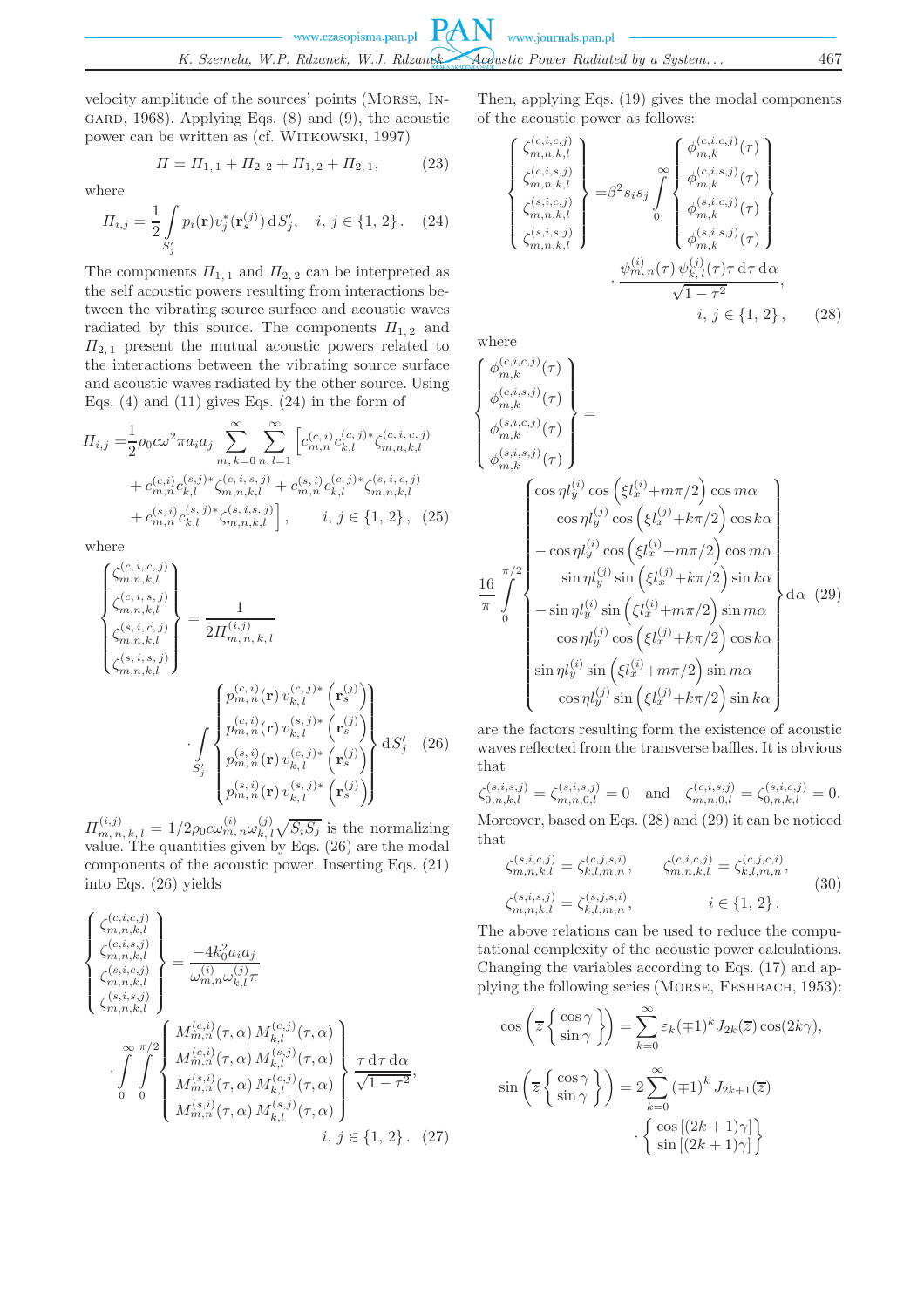enables us to perform the integration in Eqs. (29). Finally, the factors from Eqs. (29) can be written as

$$
\phi_{m,k}^{(c,i,c,j)}(\tau) = (-1)^k \left( Z_{k-m}^{(+)} + Z_{k+m}^{(-)} + (-1)^m \right. \left. \left( Z_{k+m}^{(+)} + Z_{k-m}^{(-)} \right) \right), \n\phi_{m,k}^{(c,i,s,j)}(\tau) = (-1)^k \left( R_{k-m}^{(+)} + R_{k+m}^{(-)} \right. \n\left. + (-1)^m \left( R_{k+m}^{(+)} + R_{k-m}^{(-)} \right) \right), \qquad (31) \n\phi_{m,k}^{(s,i,s,j)}(\tau) = (-1)^k \left( V_{k-m}^{(+)} + V_{k+m}^{(-)} \right. \n\left. - (-1)^m \left( V_{k+m}^{(+)} + V_{k-m}^{(-)} \right) \right), \n\phi_{m,k}^{(s,i,c,j)}(\tau) = \phi_{k,m}^{(c,j,s,i)}(\tau),
$$

where

$$
Z_b^{(\mu)} = J_b \left(\beta \tau A^{(\mu, +)}\right) \cos\left(b w^{(\mu, +)}\right)
$$
  
+ 
$$
J_b \left(\beta \tau A^{(\mu, -)}\right) \cos\left(b w^{(\mu, -)}\right),
$$
  

$$
R_b^{(\mu)} = J_b \left(\beta \tau A^{(\mu, +)}\right) \sin\left(b w^{(\mu, +)}\right)
$$
  
+ 
$$
J_b \left(\beta \tau A^{(\mu, -)}\right) \sin\left(b w^{(\mu, -)}\right),
$$
  

$$
V^{(\mu)} = I \left(\beta \tau A^{(\mu, +)}\right) \cos\left(b w^{(\mu, +)}\right)
$$
 (32)

$$
V_b^{(\mu)} = J_b \left(\beta \tau A^{(\mu, +)}\right) \cos\left(b w^{(\mu, +)}\right) - J_b \left(\beta \tau A^{(\mu, -)}\right) \cos\left(b w^{(\mu, -)}\right), \left\{\begin{aligned} & 2L_x^{(\mu)} = A^{(\mu, \nu)} \cos\left(w^{(\mu, \nu)}\right) \\ & 2L_y^{(\nu)} = A^{(\mu, \nu)} \sin\left(w^{(\mu, \nu)}\right) \end{aligned}, \quad \mu, \nu \in \{+, -\}
$$

and

$$
L_x^{(+)} = \left( L_x^{(1)} + L_x^{(2)} \right) / 2, \qquad L_x^{(-)} = \left( L_x^{(1)} - L_x^{(2)} \right) / 2,
$$
  
\n
$$
L_y^{(+)} = \left( L_y^{(1)} + L_y^{(2)} \right) / 2, \qquad L_y^{(-)} = \left( L_y^{(1)} - L_y^{(2)} \right) / 2,
$$
  
\n
$$
L_x^{(i)} = l_x^{(i)} / a_1, \qquad L_y^{(i)} = l_y^{(i)} / a_1.
$$

The modal components of the acoustic power have been expressed by the formulas containing only the single integrals, which simplifies numerical calculations.

# 5. Solution of the equations of motion for the excited membranes

The eigenfunctions series given by Eqs. (2) present the solutions of the equations of motion for the considered vibroacoustic system. These series contain the constants  $c_{m,n}^{(c,i)}$ ,  $c_{m,n}^{(s,i)}$  which must be calculated. Inserting Eqs. (2) into Eqs. (1) and using the orthogonality property of the eigenfunctions yields (cf. RDZANEK *et al.*, 2009; WITKOWSKI, 1997)

$$
\begin{cases}\nc_{m,n}^{(c,1)} \\
c_{m,n}^{(s,1)}\n\end{cases}\n\begin{pmatrix}\nk_{m,n}^{(1)^2} \\
k_T^{(1)^2} - 1\n\end{pmatrix} = \frac{1}{\omega^2 \sigma_1} \\
\cdot \left[\n\begin{cases}\nf_{m,n}^{(c,1)} \\
f_{m,n}^{(s,1)}\n\end{cases}\n\right] + \n\left\{\n\begin{matrix}\nP_{m,n}^{(c,1,1)} \\
P_{m,n}^{(s,1,1)}\n\end{matrix}\n\right\} + \n\left\{\n\begin{matrix}\nP_{m,n}^{(c,2,1)} \\
P_{m,n}^{(c,1,2)}\n\end{matrix}\n\right\}, \\
\cdot \left[\n\begin{cases}\nc_{m,n}^{(c,2)} \\
c_{m,n}^{(s,2)}\n\end{cases}\n\right\}\n\left\{\n\begin{matrix}\nk_{m,n}^{(2)^2} \\
k_T^{(2)^2} - 1\n\end{matrix}\n\right\} = \frac{1}{\omega^2 \sigma_2} \\
\cdot \left[\n\begin{matrix}\nf_{m,n}^{(c,2)} \\
f_{m,n}^{(s,2)}\n\end{matrix}\n\right] + \n\left\{\n\begin{matrix}\nP_{m,n}^{(c,2,2)} \\
P_{m,n}^{(s,2,2)}\n\end{matrix}\n\right\} + \n\left\{\n\begin{matrix}\nP_{m,n}^{(c,1,2)} \\
P_{m,n}^{(c,2,1)}\n\end{matrix}\n\right\},\n\end{cases}
$$
\n(33)

where

$$
\begin{aligned}\n\begin{Bmatrix}\nf_{m,n}^{(c,i)} \\
f_{m,n}^{(s,i)}\n\end{Bmatrix} &= \frac{1}{S_i} \int_{S_i} \begin{Bmatrix}\nW_{m,n}^{(c,i)} \left(r_0^{(i)}, \varphi_0^{(i)}\right) \\
W_{m,n}^{(s,i)} \left(r_0^{(i)}, \varphi_0^{(i)}\right)\n\end{Bmatrix} \\
\cdot f^{(i)} \left(r_0^{(i)}, \varphi_0^{(i)}\right) \, \mathrm{d}S_i, \quad i, \in \{1, 2\}, \quad (34) \\
\begin{Bmatrix}\nP_{m,n}^{(c,i,j)} \\
P_{m,n}^{(s,i,j)}\n\end{Bmatrix} &= \frac{1}{S_j} \int_{S_i} \begin{Bmatrix}\nW_{m,n}^{(c,j)} \left(r_0^{(j)}, \varphi_0^{(j)}\right) \\
W_{m,n}^{(s,j)} \left(r_0^{(j)}, \varphi_0^{(j)}\right)\n\end{Bmatrix} \\
\cdot p_i \left(r_0^{(j)}, \varphi_0^{(j)}\right) \, \mathrm{d}S_j, \quad i, j \in \{1, 2\}. \quad (35)\n\end{aligned}
$$

Taking into account Eqs. (11) and (26), the coefficients described by Eq. (35) can be formulated as an infinite series of the modal quantities of the acoustic power. Then, Eqs. (33) can be rewritten in the form of

$$
\begin{split}\n&\begin{cases}\nc_{m,n}^{(c,1)} \\
c_{m,n}^{(s,1)}\n\end{cases}\n\begin{pmatrix}\nk_{m,n}^{(1)2} - 1 \\
k_{T}^{(1)2} - 1\n\end{pmatrix} + i \frac{\omega_{0,1}^{(1)}}{\omega} \varepsilon_{1} \sum_{k=0, l=1}^{\infty} \\
& \cdot \left[ c_{k,l}^{(c,1)} \begin{cases}\n\xi_{k,l,m,n}^{(c,1, c,1)} \\
\xi_{k,l,m,n}^{(c,1, s,1)}\n\end{cases} + c_{k,l}^{(s,1)} \begin{cases}\n\xi_{k,l,m,n}^{(s,1, c,1)} \\
\xi_{k,l,m,n}^{(s,1, s,1)}\n\end{cases} \right] \\
& + i \frac{\omega_{0,1}^{(1)}}{\omega} \varepsilon_{1} s_{2} \sum_{k=0, l=1}^{\infty} \left[ c_{k,l}^{(c,2)} \begin{cases}\n\xi_{k,l,m,n}^{(c,2, c,1)} \\
\xi_{k,l,m,n}^{(s,2, s,1)}\n\end{cases}\n\right] \\
& + c_{k,l}^{(s,2)} \begin{cases}\n\xi_{k,l,m,n}^{(s,2, c,1)} \\
\xi_{k,l,m,n}^{(s,2, s,1)}\n\end{cases} \right] = \frac{1}{\omega^{2} \sigma_{1}} \begin{cases}\nf_{m,n}^{(c,1)} \\
f_{m,n}^{(s,1)}\n\end{cases}, \\
& \begin{cases}\n\int_{c_{m,n}^{(c,2)}}^{c_{m,n}} \left(\frac{k_{m,n}^{(2)^{2}}}{k_{T}^{(2)^{2}}} - 1\right) + i \frac{\omega_{0,1}^{(2)}}{\omega} \varepsilon_{2} \sum_{k=0, l=1}^{\infty} \\
& \cdot \left[ c_{k,l}^{(c,2)} \begin{cases}\n\xi_{k,l,m,n}^{(c,2, c,2)} \\
\xi_{k,l,m,n}^{(c,2, s,2)}\n\end{cases} + c_{k,l}^{(s,2)} \begin{cases}\n\xi_{k,l,m,n}^{(s,2, c,2)} \\
\xi_{k,l,m,n}^{(s,1, c,2)}\n\end{cases}\n\right] \\
& + i \frac{\omega_{0,1}^{(2)}}{\omega s_{2}} \varepsilon_{2} \sum
$$

where  $\varepsilon_1 = \rho_0 c / (\omega_{0,1}^{(1)} \sigma_1), \varepsilon_2 = \rho_0 c / (\omega_{0,1}^{(2)} \sigma_2)$  are the dimensionless coefficients describing the influence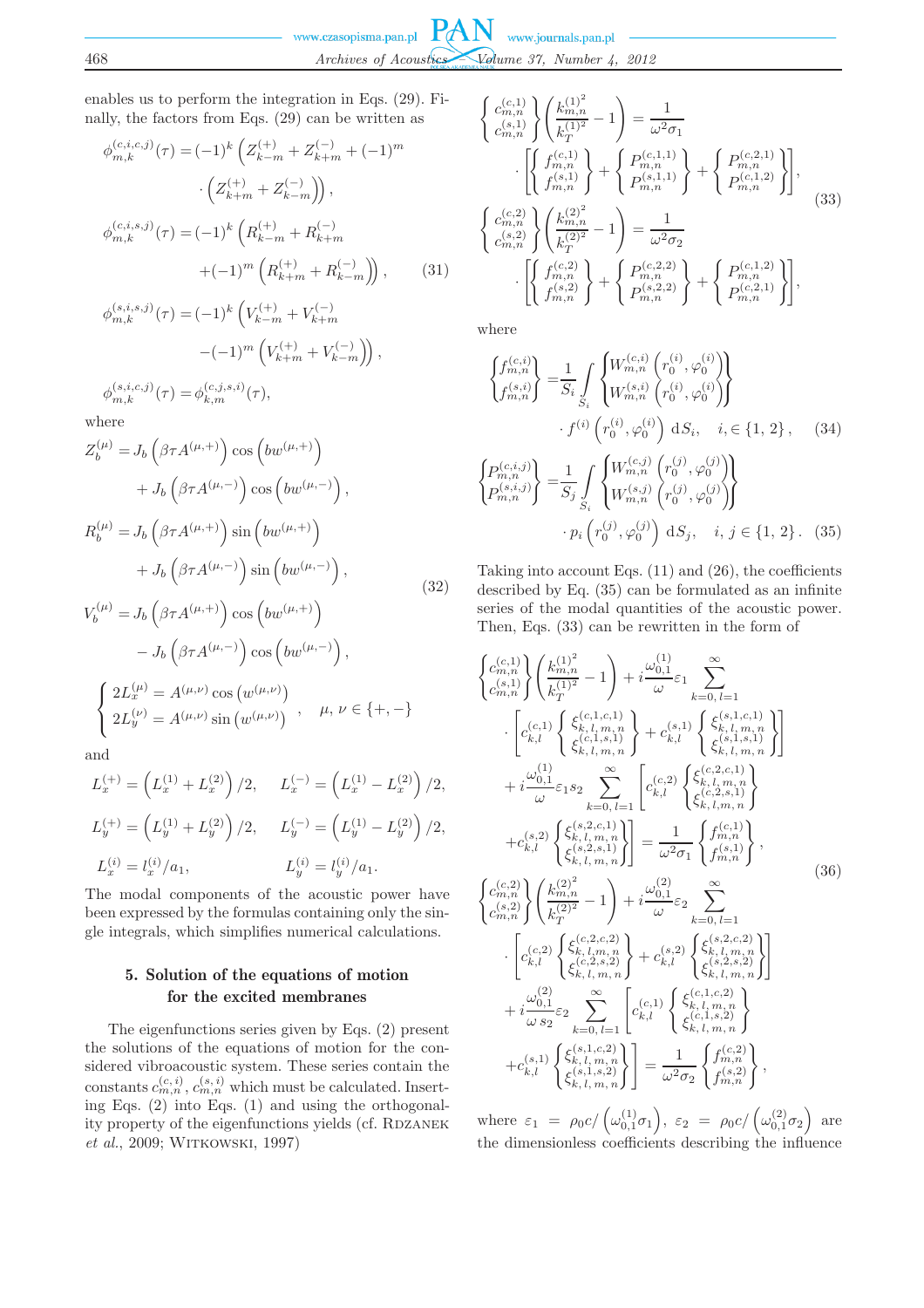of the acoustic attenuation. After finding all the constants  $c_{m,n}^{(c,i)}$ ,  $c_{m,n}^{(s,i)}$  based on Eqs. (36), the acoustic power of the analyzed vibroacoustic system can be calculated based on Eqs. (23) and (25).

# 6. Numerical analysis

It has been assumed that the surfaces of both membranes are excited by the point excitations of the following surface distributions:

$$
f_i\left(r_0^{(i)}, \varphi_0^{(i)}\right) = \frac{F_i \exp\left(\theta_i\right)}{r_0^{(i)}} \delta\left(r_0^{(i)} - \overline{r}_0^{(i)}\right)
$$

$$
\delta\left(\varphi_0^{(i)} - \overline{\varphi}_0^{(i)}\right), \qquad i \in \{1, 2\}, \quad (37)
$$

where  $\delta(\cdot)$  is the Dirac delta,  $F_i$  are the amplitudes of the exciting forces,  $\theta_i$  denote the excitations' phases,  $(\overline{r}_0^{(i)}, \overline{\varphi}_0^{(i)})$  are the local polar coordinates of the excited membranes' points. Making use of Eqs. (37), the coefficients given by Eqs. (34) can be written as

$$
\begin{Bmatrix} f_{m,n}^{(c,i)} \\ f_{m,n}^{(s,i)} \end{Bmatrix} = \frac{F_i}{S_i} \begin{Bmatrix} W_{m,n}^{(c,i)} \left( \overline{r}_0^{(i)}, \overline{\varphi}_0^{(i)} \right) \\ W_{m,n}^{(s,i)} \left( \overline{r}_0^{(i)}, \overline{\varphi}_0^{(i)} \right) \end{Bmatrix} \exp(i\theta_i),
$$
  
 $i \in \{1, 2\}.$  (38)

The excitation phase of the first sound source has been assumed as equal to zero and the difference between excitations' phases has been denoted by  $\Delta\theta$ . The numerical calculations have been performed for some sample values of the parameters describing the analyzed vibroacoustic system. These parameters' values have been presented in Table 1. It has been assumed that the medium is air. The acoustic power has been calculated based on Eqs. (23) and (25). For the practical reasons, the acoustic power calculations can be performed by including only a finite number of vibrating modes. An appropriate accuracy of obtained results can be achieved by including in Eq. (25) all the modes of the circular eigenfrequencies smaller than the circular frequency of the excitations. Using the successive modes of the higher eigenfrequencies increases the accuracy. However, this causes an increase in the computational complexity and consequently limits the range of analyzed circular frequencies, as well as the number of performed analysis. The acoustic power has been calculated for the circular frequencies  $\omega < 500$  rad/s. The following vibrating modes of both membranes:  $(0, 1), (0, 2), (1, 1), (2, 1), (3, 1)$  have been included in the numerical calculations. The values of the circular eigenfrequencies  $\omega_{m,n}^{(1)}$ ,  $\omega_{m,n}^{(2)}$  have been presented in Table 2 for the included modes. The formula describing the acoustic power contains 256 modal components for the assumed number of included vibrating modes. The modal components are given by the integral formulas. However, using Eqs. (30) limits the number of modal

components to 136, which causes almost a twofold decrease in the computational complexity.

Table 1. Parameters values of the analyzed vibroacoustic system. It has been assumed that the medium is air.

| Parameter                                                        | Value                                                                     |  |
|------------------------------------------------------------------|---------------------------------------------------------------------------|--|
| membranes' radii                                                 | $a_1 = 0.15$ m,<br>$a_2 = 0.1 \,\mathrm{m}$                               |  |
| sound velocity in the medium                                     | $c = 340 \,\mathrm{m/s}$                                                  |  |
| amplitudes of the exciting forces                                | $F_1 = 1 N,$<br>$F_2=1\,\mathrm{N}$                                       |  |
| relative location of the first mem-<br>brane central point       | $L_x^{(1)} = 1.5$ ,<br>$L_y^{(1)} = 1.5$                                  |  |
| relative location of the second mem-<br>brane central point      | $L_x^{(2)} = 2,$<br>$L_y^{(2)} = 3.5$                                     |  |
| polar coordinates of the excited point<br>of the first membrane  | $\overline{r}_0^{(1)} = 0.5 a_1,$<br>$\overline{\varphi}_0^{(1)}=\pi/4$   |  |
| polar coordinates of the excited point<br>of the second membrane | $\overline{r}_0^{(2)} = 0.5 a_2,$<br>$\overline{\varphi}_0^{(2)} = \pi/4$ |  |
| tensions uniformly distributed along<br>the membranes' edges     | $T_1 = 340 \,\mathrm{N/m}$ ,<br>$T_2 = 300 \,\mathrm{N/m}$                |  |
| difference between the excitations'<br>phases                    | $\Delta \theta = 0$                                                       |  |
| surface densities of the membranes                               | $\sigma_1 = 2 \,\mathrm{kg/m^2},$<br>$\sigma_2 = 3 \,\mathrm{kg/m^2}$     |  |
| medium density                                                   | $\rho_0 = 1.293 \,\mathrm{kg/m^3}$                                        |  |

Table 2. Circular eigenfrequencies of both membranes related to the modes included in the numerical calculations. The quantities have been expressed in rad/s. The parameters values of the vibroacoustic system have been assumed based on Table 1.

| (m, n)                       | (0, 1) | (0, 2) | (1,1) | (2,1) | (3,1) |
|------------------------------|--------|--------|-------|-------|-------|
| (1)<br>$\omega_{m,n}^{\sim}$ | 209    | 479.8  | 333   | 446.4 | 554.6 |
| (2)<br>$\omega_{m,n}$        | 240.5  | 552    | 383.2 | 513.6 | 638   |

It is essential to examine the influence of the parameters  $r_0^{(1)}$ ,  $r_0^{(2)}$  on the acoustic power. The normalized modulus and phase cosine of the acoustic power have been presented in Fig. 3 as functions of the circular frequency. Some sample values of the parameters  $r_0^{(1)}$ ,  $r_0^{(2)}$  have been discussed. It has been assumed that the normalized value of the acoustic power modulus is equal to  $\Pi_0 = c\rho_0 F_1^2 / (\omega_{0,1}^{(1)^2} \sigma_1^2 S_1)$ . Additionally, changes in the acoustic power modulus have been presented in Fig. 3b within a narrow range of the circular frequency containing the lowest maximum associated with the asymmetric vibrating mode. It allows to visualize the influence of the analyzed parameters in the vicinity of the maxima. Figure 3a shows that the parameters  $r_0^{(1)}$ ,  $r_0^{(2)}$  significantly influence the value of the acoustic power modulus. The quantity for the circular frequencies smaller than the circular frequency related to the first maximum and in the vicinity of the maxima associated with the symmetric vibrating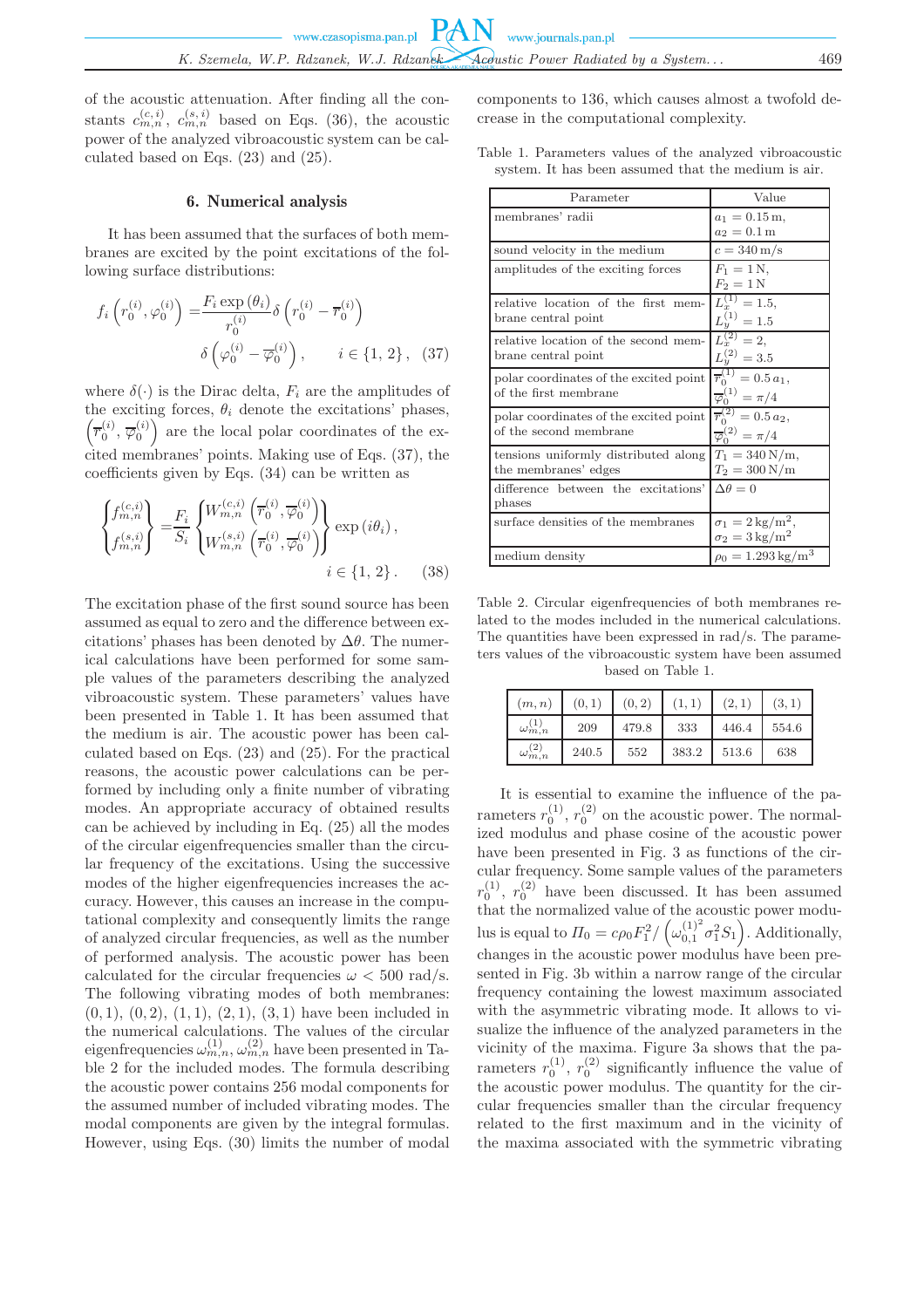

Fig. 3. Normalized acoustic power: (a), (b) modulus, (c) phase cosine. Lines: solid  $-\bar{r}_0^{(1)} = 0, \bar{r}_0^{(2)} = 0$ , dashed  $\overline{r}_0^{(1)}=0.5\,a_1,\,\overline{r}_0^{(2)}=0.5\,a_2,\,{\rm dashed\!dotted}-\overline{r}_0^{(1)}=0.75\,a_1,$  $\overline{r}_0^{(2)} = 0.75 a_2$ , dotted  $-\overline{r}_0^{(1)} = 0.9 a_1$ ,  $\overline{r}_0^{(2)} = 0.9 a_2$ . The values of the other parameters of the vibroacoustic system have been assumed based on Table 1.

modes reaches the largest values for the symmetric excitations. This fact results from a significant excitation of the symmetric modes for those frequencies. The maxima of the acoustic power modulus associated with the asymmetric vibrating modes also appear in the case of both symmetric excitations. They cover a narrow frequency range and their values are low (Fig. 3b). These maxima result from the sound radiation by a neighboring source and from the existence of acoustic waves reflected from the transverse baffles. The asymmetric modes are excited only by vibrating medium particles. This fact can explain the low values of the acoustic power modulus observed for the maxima associated with asymmetric modes, as well as a narrow circular frequency range covered by these maxima (Fig. 3a, 3b). The analysis of Fig. 3a allows to conclude that the acoustic power modulus decreases

with an increase in the parameters  $r_0^{(1)}$ ,  $r_0^{(2)}$  for the asymmetric excitations and within the low frequency range. Moreover, the parameters do not influence the locations of the maxima of the acoustic power modulus in the circular frequency scale. The acoustic power phase essentially depends on the parameters  $r_0^{(1)}$ ,  $r_0^{(2)}$ only for the circular frequencies larger than the circular frequency related to the first maximum of the acoustic power modulus (Fig. 3c). The greatest differences are observed between the acoustic power phase radiated for the symmetric and asymmetric excitations. They result from significant excitations of the asymmetric modes for the high frequencies.

The influence of the parameter on the acoustic power can be investigated based on an analysis of the relative changes defined as

$$
E_{|II|} = \frac{||II| - |II^{(\text{ref})}||}{|II^{(\text{ref})}|},
$$
  
\n
$$
E_{\varphi_{II}} = \frac{\varphi_{II} - \varphi_{II}^{(\text{ref})}}{|\varphi_{II}^{(\text{ref})}|},
$$
\n(39)

where  $\left|I\right|^{(\text{ref})}\right|$  and  $\varphi_{II}^{(\text{ref})}$  are the modulus and phase of the reference acoustic power, respectively. It has been assumed that the reference acoustic power is radiated by the vibroacoustic system described by the values of parameters presented in Table 1.

The quantities given by Eqs. (39) have been presented in Fig. 4 as functions of the circular frequency. Some sample values of the parameters  $\varphi_0^{(1)}$ ,  $\varphi_0^{(2)}$  have been analyzed. It can be concluded that the changes in the parameters  $\varphi_0^{(1)}$ ,  $\varphi_0^{(2)}$  cause the relative changes in the acoustic power modulus  $E_{|I|}$  smaller than 0.1 for almost all the analyzed frequencies (Fig. 4a). The only exceptions are the narrow circular frequency ranges containing the circular frequencies related to the maxima of the acoustic power modulus. Within these frequency ranges, the quantity  $E_{|I|}$  reaches very large values exceeding even unity. The angles  $\varphi_0^{(1)}$ ,  $\varphi_0^{(2)}$ weakly influence the acoustic power phase. The relative changes  $E_{\varphi_{\Pi}}$  are much smaller than 0.01 for all the analyzed cases (Fig. 4b).

The influence of the difference between excitations' phases  $\Delta\theta$  on the acoustic power has been analyzed. The relative changes in the modulus  $E_{|H|}$  and phase  $E_{\varphi_{\Pi}}$  of the acoustic power have been shown in Fig. 5 as functions of the circular frequency. The different values of the parameter  $\Delta\theta$  have been discussed. Figure 5 shows that the difference between excitations' phases significantly influences the value of the acoustic power modulus (Fig. 5a). The relative changes  $E_{H}$  are greatest within the circular frequency range containing the first two maxima of the acoustic power modulus. They can reach even 50%. The influence of the parameter  $\Delta\theta$  on the acoustic power modulus is weakest for the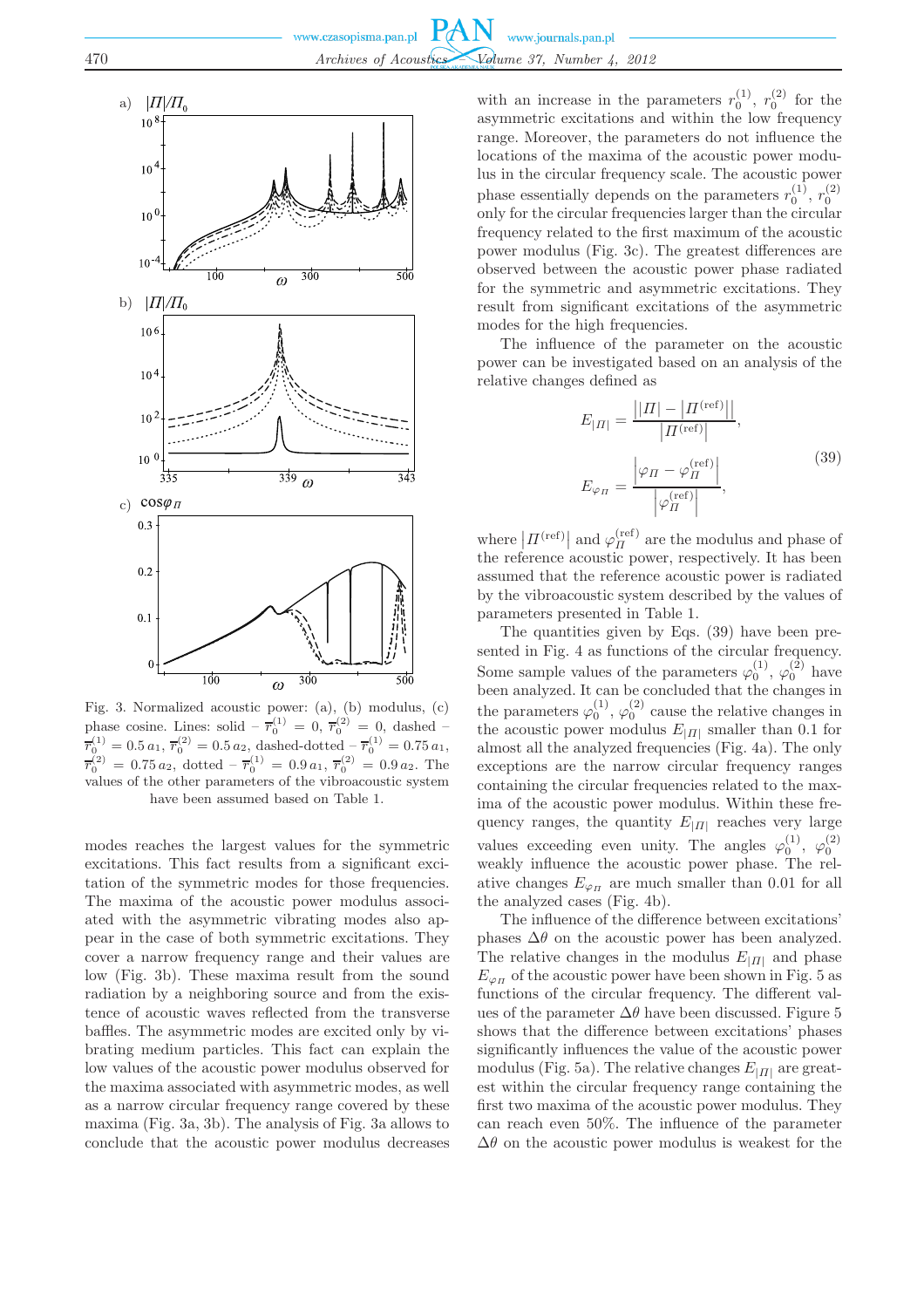

Fig. 4. Relative changes in: a) the acoustic power modulus, b) the acoustic power phase, obtained according to Eqs. (39). Lines: solid –  $\overline{\varphi}_0^{(1)} = \overline{\varphi}_0^{(2)} = 0$ , dashed –  $\overline{\varphi}_0^{(1)} = \overline{\varphi}_0^{(2)} = \pi/2$ , dashed-dotted  $-\overline{\varphi}_0^{(1)} = \overline{\varphi}_0^{(2)} = 5\pi/4$ , dotted  $-\overline{\varphi}_0^{(1)} = \overline{\varphi}_0^{(2)} = 7\pi/4$ . The values of the other parameters of the vibroacoustic system have been assumed based on Table 1.



Fig. 5. Relative changes in: a) the acoustic power modulus, b) the acoustic power phase, obtained according to Eqs. (39). Lines: solid –  $\Delta\theta = \pi/4$ , dashed –  $\Delta\theta = 3\pi/4$ , dashed-dotted –  $\Delta\theta = 5\pi/4$ , dotted –  $\Delta\theta = 7\pi/4$ . The values of the other parameters of the vibroacoustic system have been assumed based on Table 1.

circular frequencies  $\omega < 80$  rad/s, where  $E_{H1} < 0.01$ . The difference between excitations' phases does not significantly influence the acoustic power phase. Figure 5b shows that the quantity  $E_{\varphi_{\Pi}}$  is much smaller than 0.01 for all the analyzed cases. Moreover, the relative changes  $E_{\varphi_{\Pi}}$  are much smaller than 0.001 for the circular frequencies  $\omega$  < 200 rad/s. This means that the influence of the parameter  $\Delta\theta$  on the acoustic power phase can be neglected for low circular frequencies.

The acoustic attenuation influences significantly the value of the modulus and phase of the acoustic power. Moreover, this factor changes the locations of maxima of the acoustic power modulus in the circular frequency scale. It has been assumed that  $T_1 = C_M^{(1)^2} \sigma_1, T_2 = C_M^{(2)^2} \sigma_2$ , where  $C_M^{(1)} = 170$  m/s,  $C_M^{(2)} = 100 \,\mathrm{m/s}$ . This assumption means that the membranes' eigenfrequencies are fixed. Their values are shown in Table 2. Changing the surface densities of the membranes influences only the values of the parameters  $\varepsilon_1$ ,  $\varepsilon_2$  describing the acoustic attenuation. It allows to determine the changes in locations of the maxima of the acoustic power modulus caused only by the acoustic attenuation. The normalized modulus and phase cosine of the acoustic power have been presented in Fig. 6 as functions of the circular frequency.



Fig. 6. Normalized acoustic power: a) the modulus, b) the phase cosine. Lines: solid  $-\sigma_1 = \sigma_2 = 0.2 \, kg/m^2$ , dashed  $-\sigma_1$  $\sigma_1 = \sigma_2 = 0.5 \text{ kg/m}^2$ , dashed-dotted –  $\sigma_1 = \sigma_2 = 1 \text{ kg/m}^2$ , dotted  $-\sigma_1 = \sigma_2 = 2 \text{ kg/m}^2$ . It has been assumed that  $T_1 = C_M^{(1)^2} \sigma_1, T_2 = C_M^{(2)^2} \sigma_2$  where  $C_M^{(1)} = 170$  m/s,  $C_M^{(2)} = 100$  m/s. The values of the other parameters of the vibroacoustic system have been assumed based on Table 1.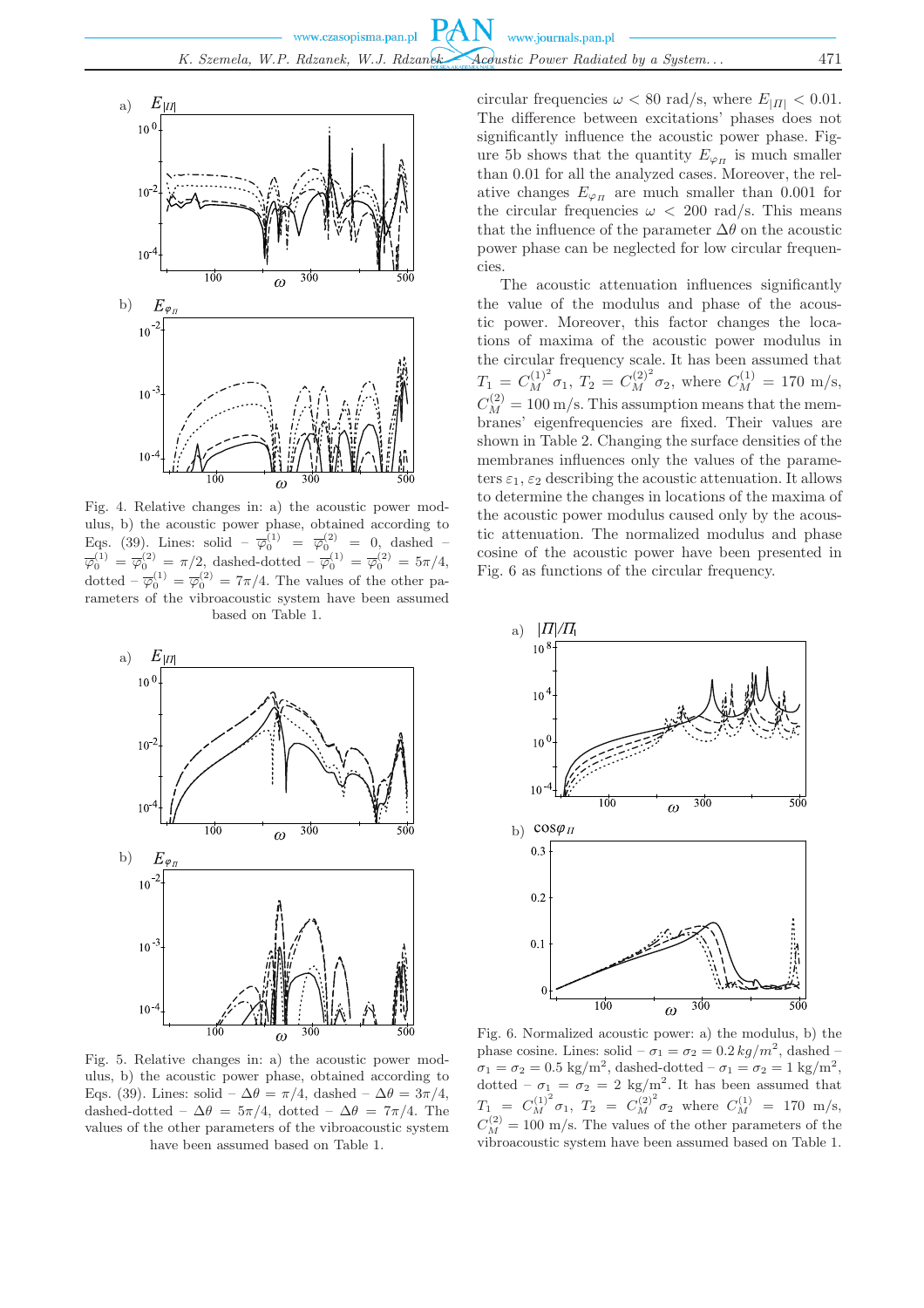The different surface densities of membranes  $\sigma_1 =$  $\sigma_2$  have been analyzed. The normalized value of the acoustic power modulus has been assumed as  $\Pi_1 = c\rho_0 F_1^2 / \left(\omega_{0,1}^{(1)^2} \sigma_0^2 S_1\right) \approx 142.3$  mW, where  $\sigma_0 =$  $1 \text{ kg/m}^2$ . It enables a comparison of the values of the acoustic power modulus obtained for a different surface density  $\sigma_1$ . Based on Fig. 6a, it can be concluded that the maxima of the acoustic power modulus shift towards the high frequency when the acoustic attenuation grows. The parameters  $\varepsilon_1$ ,  $\varepsilon_2$  significantly influence the acoustic power phase only for the circular frequencies  $\omega > 100 \text{ rad/s}$  (Fig. 6b).

#### 7. Conclusions

The performed numerical analysis of the considered problem allows to conclude that the distance between the excited source point and its central point in the case of both membranes influences significantly the value of the acoustic power modulus. The acoustic power phase depends noticeably on this distance only for high frequencies. The radiated acoustic wave directly by the sound sources and the waves reflected from the transverse baffles cause excitation of the asymmetric vibrating modes of both membranes. It is particularly evident when both external excitations are symmetric. Angular locations of excited points influence weakly the acoustic power. The presented numerical analysis also shows that the difference between excitations phases has a significant influence on the value of the acoustic power modulus. The influence is greatest within the circular frequency range containing two lowest maxima of the acoustic power modulus. It has been concluded that the maxima of the acoustic power modulus shift towards the high frequency when the acoustic attenuation increases.

### References

- 1. Arase E.M. (1964), *Mutual impedance of square and rectangular pistons in a rigid infinite baffle*, Journal of the Acoustical Society of America, **36**, 8, 1521–1525.
- 2. Brański A., Szela S. (2011), *Evaluation of the active plate vibration reduction by the parameter of the acoustic field*, Acta Physica Polonica A, **119**, 6-A, 942–945.
- 3. Hasheminejad S.M., Azarpeyvand M. (2004), *Sound radiation due to modal vibrations of a spherical source in an acoustic quarterspace*, Shock and Vibration, **11**, 625–635.
- 4. Huang Y.M., Hung S.C. (2011), *Analytical study of an active piezoelectric absorber on vibration attenuation of a plate*, Journal of Sound and Vibration, **330**, 3, 361–373.
- 5. Kozień M.S., Kołtowski B. (2011), *Comparison of active and passive damping of plate vibration by piezo-*

*electric actuators – FEM simulation*, Acta Physica Polonica A, **119**, 6-A, 1005–1008.

- 6. Kozupa M., Wiciak J. (2010), *Active vibration control of rectangular plate with distributed piezoelements excited acoustically and mechanically*, Acta Physica Polonica A, **118**, 1, 168–171.
- 7. Kozupa M.M., Wiciak W.J. (2011), *Comparison of passive and active methods for minimization of sound radiation by vibrating circular plate*, Acta Physica Polonica A, **119**, 6-A, 1013–1017.
- 8. Lee H., Singh R. (1994), *Analytical formulations for annular disk sound radiation using structural modes*, Journal of the Acoustical Society of America, **95**, 6, 3311–3323.
- 9. Leniowska L. (2009), *Modelling and vibration control of planar systems by the use of piezoelectric actuators*, Archives of Acoustics, **34**, 4, 507 – 519.
- 10. Li S., Li X. (2008), *The effects of distributed masses on acoustic radiation behavior of plates*, Applied Acoustics, **69**, 3, 272–279.
- 11. Mazur K., Pawełczyk M. (2011), *Active Noise-Vibration Control Using the Filtered-Reference LMS Algorithm with Compensation of Vibrating Plate Temperature Variation*, Archives of Acoustics, **36**, 1, 65–76.
- 12. McLachlan N.W. (1955), *Bessel Functions for Engineers*, Clarendon Press, Oxford.
- 13. Meirovitch L. (1967), *Analytical methods in vibration*, Mac–Millan, New York.
- 14. Morse P.M., Feshbach H. (1953), *Methods of theoretical physics*, McGraw-Hill Book Company, Inc., New York.
- 15. Morse P.M., Ingard K.U. (1968), *Theoretical acoustics*, Princeton University Press, Princeton.
- 16. Pritchard R.L. (1960), *Mutual acoustic impedance between radiators in an infinite rigid plane*, Journal of the Acoustical Society of America, **32**, 6, 730–737.
- 17. Rdzanek W.J., Rdzanek W.P. (2006a), *Green function for the problem of sound radiation by a circular sound source located near two-wall corner and threewall corner*, Archives of Acoustics, **31**, 4, 99–106.
- 18. Rdzanek W.P., Rdzanek W.J., Szemela K. (2006b), *An application of Green's function for acoustic radiation of a source located near the two wall corner*, Archives of Acoustics, **31**, 4, 107–113.
- 19. Rdzanek W.P., Rdzanek W., Szemela K. (2009), *Acoustic power radiated into the quarter-space by a circular membrane with an asymmetric excitation*, Archives of Acoustics, **34**, 1, 75–94.
- 20. Rdzanek W.P., Szemela K. (2007), *Reduction of the sound power radiated by a two piston system located near the three-wall corner*, Archives of Acoustics, **32**, 2, 339–350.